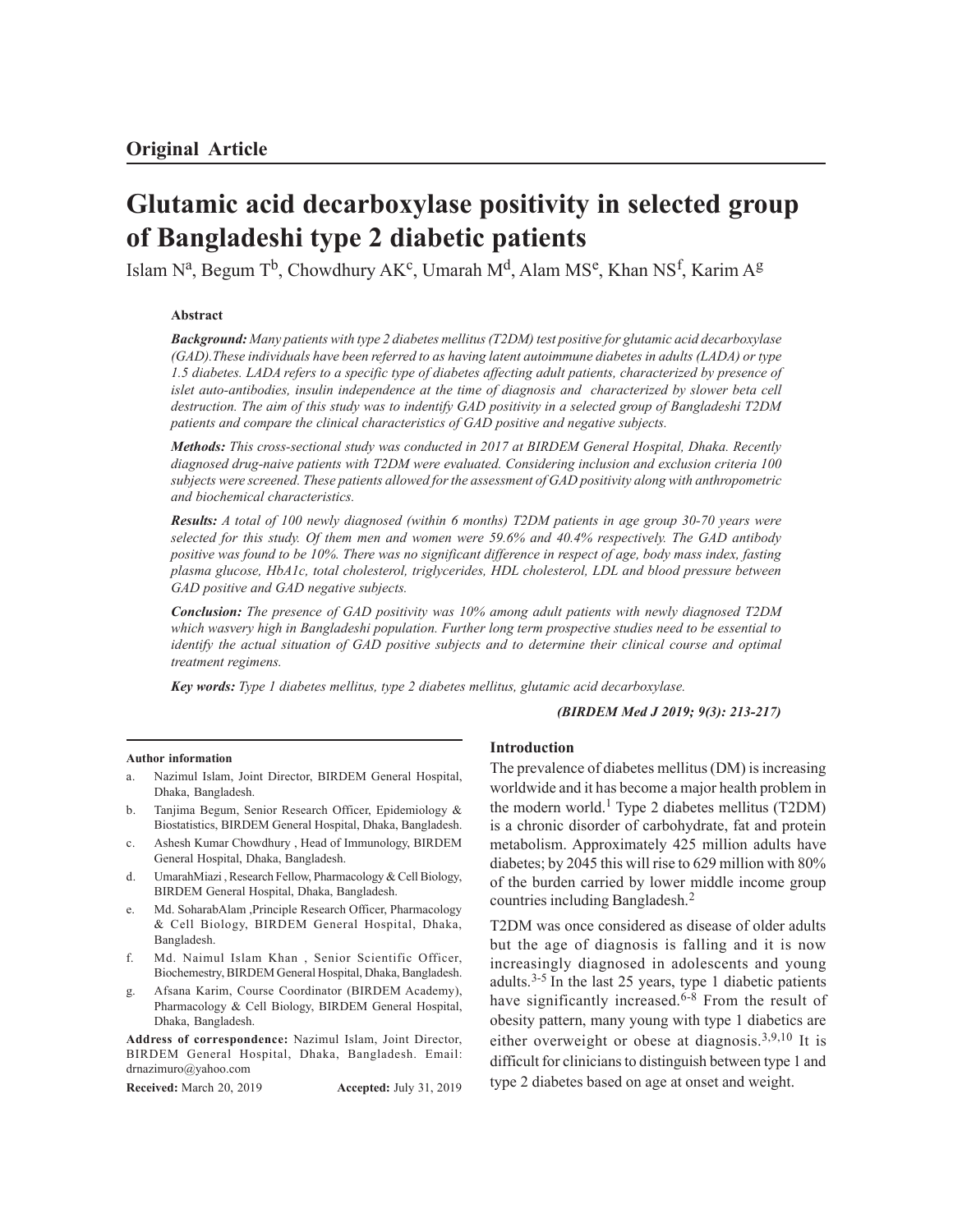T2DM with positive auto-antibodies is characterized by insulin independence at the time of diagnosis, a high incidence of relative insulin deficiency and rapid progression to insulin dependence.<sup>11-15</sup> This form of diabetes has also been called latent autoimmune diabetes in adults  $(LADA)$ ,<sup>14</sup> slowly progressive insulin dependent diabetes mellitus<sup>16</sup> or type 1.5 diabetes.<sup>17</sup> Researchers hypothesized that glutamic acid decarboxylase (GAD) would be a marker of a subclinical autoimmune process and showed that GAD positivity was associated with a decrease in maximal insulin secretory capacity in non-diabetic subjects.<sup>18</sup> GAD positivity may contribute to the heterogeneity in the subset of patients who have this antibody because it is typically associated with type 1 diabetes<sup>10</sup>, which is largely a disease of reduced beta cell function.<sup>19</sup> If that is the case, GAD should also be a predictor of future diabetes in adults.

Epidemiological studies suggest that GAD positivity may account for about 2-12 % of all cases of diabetes.<sup>12,</sup> <sup>20</sup>The presence of GAD autoantibody allowed the identification of the group with a more deteriorated betacell function and with a more frequent requirement for insulin. Preservation of beta cell function can control glucose excellently and can delay end organ complications for diabetic patients. Early diagnosis and administration of exogenous insulin would preserve the residual pancreatic beta cell function. It is also suggested that active beta cells producing high amounts of insulin are more susceptible to immune destruction and therefore rest for beta cells could preserve them longer. 21, 22

In this study, we evaluated the prevalence of GAD positivity among recent onset T2DM patients and compared the clinical characteristics of patients with and without GAD.

# **Methods**

This cross-sectional study was conducted at Bangladesh Institute of Research and Rehabilitation in Diabetes, Endocrine and Metabolic Disorders (BIRDEM) General Hospital, during the period of January to June 2017. One hundred Bangladeshi individuals with newly diagnosed (within 6 months) T2 DM and aged between 30 and 70 years were included in this study. Patients with type 1 DM, those who started insulin therapy after diagnosis of diabetes and patients with a history of diabetic ketoacidosis, pregnant patients, taking steroids, taking chemotherapy for malignancy, taking medications for hypertension and dyslipidemia, had chronic liver disease, with acute infection and other disorders that could affect glucose metabolism were excluded from this study. The enzyme linked immune-sorbent assay (ELISA) test for GAD-65 was performed using the reagents from DRG Inc, USA following the manufacturer's instruction.

# *Statistical analysis*

All quantitative data were expressed as mean ± standard deviation (SD) while categorical variables were expressed as percentages. Continuous variables were compared using independent using chi-square test. All statistical analyses were performed using Statistical Package for Social Science (SPSS) statistical software (version 20.0). A two-tailed p value less than 0.05 was considered statistically significant.

#### **Results**

The study population comprised 100 T2DM subjects who attended BIRDEM General Hospital, Dhaka. Of 100 patients, 10 (10%) were positive for GAD. Demographic characteristics of GAD antibody positive group was shown in Table I.

| <b>Table I</b> Demographic characteristics of GAD<br>antibody positive group $(N=10)$ |                  |  |  |  |  |  |
|---------------------------------------------------------------------------------------|------------------|--|--|--|--|--|
| Demographic characteristics                                                           |                  |  |  |  |  |  |
| Number of patients, $n$ (%)                                                           | $10(10\%)$       |  |  |  |  |  |
| <b>Sex</b>                                                                            |                  |  |  |  |  |  |
| Male                                                                                  | 7(70%)           |  |  |  |  |  |
| Female                                                                                | $3(30\%)$        |  |  |  |  |  |
| Age at diagnosis (years)                                                              | $35.00 \pm 4.57$ |  |  |  |  |  |
| Distribution of patients according to age groups $n$ (%)                              |                  |  |  |  |  |  |
| $26 - 30$                                                                             | 2(20%)           |  |  |  |  |  |
| $31 - 35$                                                                             | $3(30\%)$        |  |  |  |  |  |
| $36 - 40$                                                                             | $5(50\%)$        |  |  |  |  |  |
| BMI                                                                                   |                  |  |  |  |  |  |
| Normal weight $(< 25)$                                                                | $6(60\%)$        |  |  |  |  |  |
| Over weight $(25.1 - 30.0)$                                                           | $4(40\%)$        |  |  |  |  |  |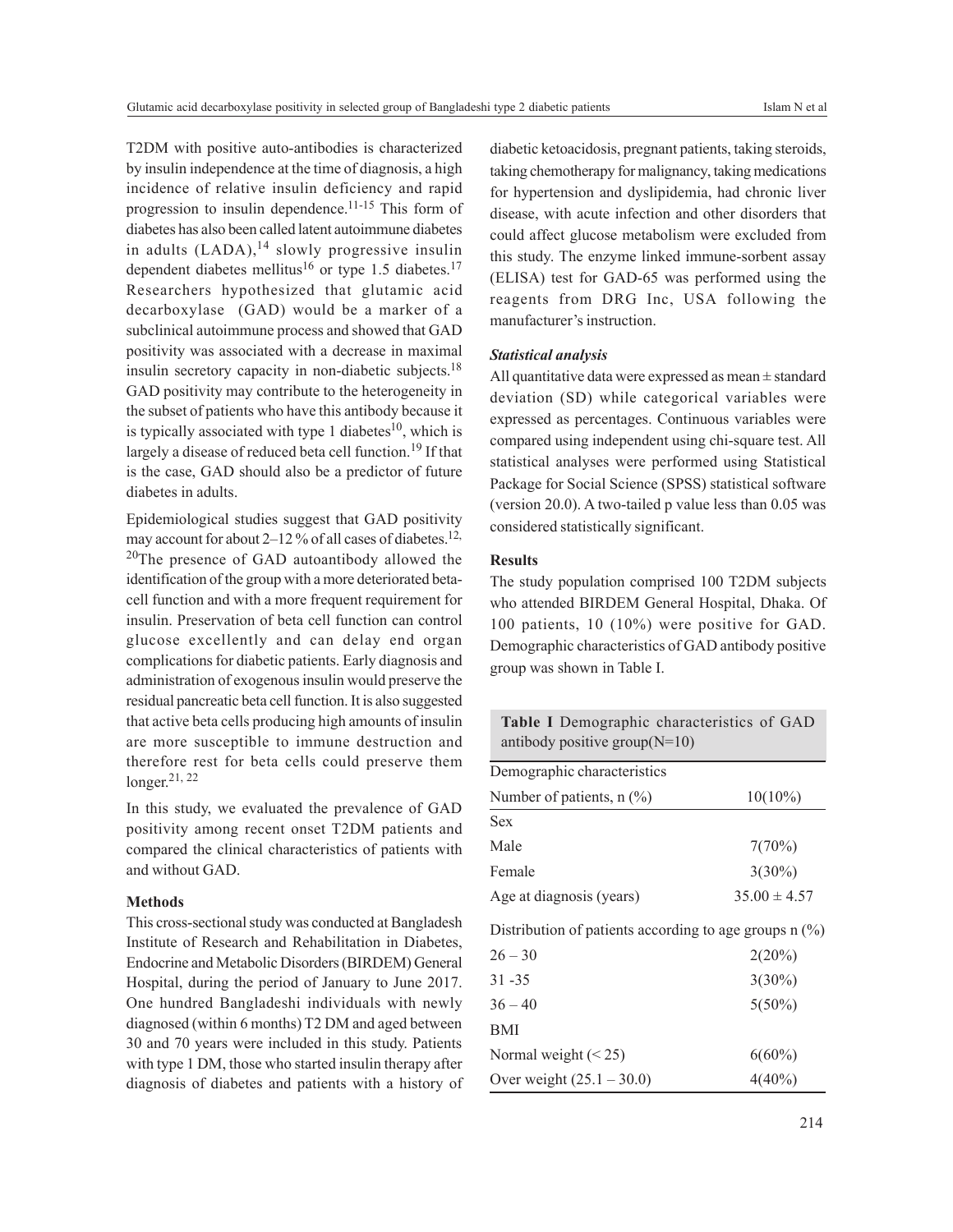Among the GAD positive patients, men and women were 70% and 30% respectively. Fifty percent of GAD auto antibody positive patients were between 36-40 years and about 40% patients were overweight.

The two groups, GAD positive and negative had similar demographic characteristics as shown in Table-II. The mean ages of the patients with positive GAD (n=10) and negative GAD (n=90) were  $35.0 \pm 4.57$  and  $33.7 \pm$ 4.47 respectively. There was no significant difference in gender distribution between two groups although males were recruited more in both groups (70%vs.56.7%). In GAD positive and negative subjects, family history of DM was 70.0% and 56.7% respectively.

There was no significant difference in component of metabolic syndrome (BMI, waist-to-hip ratio, fasting plasma glucose, HbA1c, systolic blood pressure, diastolic blood pressure, TC, LDL, HDL, triglyceride, creatinine) between GAD positive and negative patients shown in Table III.

**Table II** Comparative analysis of demographic characteristics of GAD antibody- positive and negative groups (N=100)

|                             |                  | GAD positive     |       | GAD negative | $\mathbf P$ |
|-----------------------------|------------------|------------------|-------|--------------|-------------|
|                             | Freq             | Percent          | Freq  | Percent      | value       |
| <b>Sex</b>                  |                  |                  |       |              |             |
| Male                        | 7                | 70.0             | 53    | 58.9         | 0.496       |
| Female                      | 3                | 30.0             | 37    | 41.1         |             |
| <b>Family history of DM</b> |                  |                  |       |              |             |
| Yes                         | 7                | 70.0             | 51    | 56.7         |             |
| N <sub>o</sub>              | 3                | 30.0             | 39    | 43.3         | 0.384       |
| <b>Physical exercise</b>    |                  |                  |       |              |             |
| <b>Yes</b>                  | 5                | 50.0             | 60    | 66.7         | 0.295       |
| N <sub>o</sub>              | 5                | 50.0             | 30    | 33.3         |             |
| <b>Residence</b>            |                  |                  |       |              |             |
| Rural                       | $\mathbf{0}$     | 0.0              | 6     | 6.7          | 1.00        |
| Urban                       | 10               | 100.0            | 84    | 93.3         |             |
| Duration of DM (months)     | $2.80 \pm 1.39$  | $2.77 \pm 0.99$  | 0.923 |              |             |
| Age (years)                 | $35.00 \pm 4.57$ | $33.72 \pm 4.47$ | 0.394 |              |             |

**Table III** Clinical characteristics of recently diagnosed T2DM patients according to the presence or absence of GAD (N=100)

| Variables                       | GAD positive                  | GAD negative                  | p     |
|---------------------------------|-------------------------------|-------------------------------|-------|
|                                 | $(\text{mean} \pm \text{SD})$ | $(\text{mean} \pm \text{SD})$ | value |
| BMI, $\text{kg/m}^2$            | $24.39 \pm 1.87$              | $25.27 \pm 3.63$              | 0.479 |
| Waist-to-hip ratio(WHR)         | $0.97 \pm 0.08$               | $0.95 \pm 0.07$               | 0.447 |
| Fasting plasma glucose (mmol/l) | $7.51 \pm 1.37$               | $9.01 \pm 3.75$               | 0.195 |
| HbAlc $(\% )$                   | $7.46 \pm 1.37$               | $8.14 \pm 2.15$               | 0.333 |
| Systolic blood pressure (mmHg)  | $118.00 \pm 10.33$            | $119.66 \pm 11.53$            | 0.663 |
| Diastolic blood pressure (mmHg) | $79.0 \pm 5.68$               | $79.66 \pm 7.14$              | 0.778 |
| Total cholesterol, mg/dl        | $183.40 \pm 42.04$            | $192.11 \pm 42.62$            | 0.541 |
| LDL cholesterol, mg/dl          | $107.30 \pm 28.06$            | $112.88 \pm 33.69$            | 0.616 |
| HDL cholesterol, mg/dl          | $35.30 \pm 5.94$              | $35.32 \pm 7.49$              | 0.993 |
| Triglycerides, mg/dl            | $206.20 \pm 112.19$           | $209.57 \pm 118.22$           | 0.932 |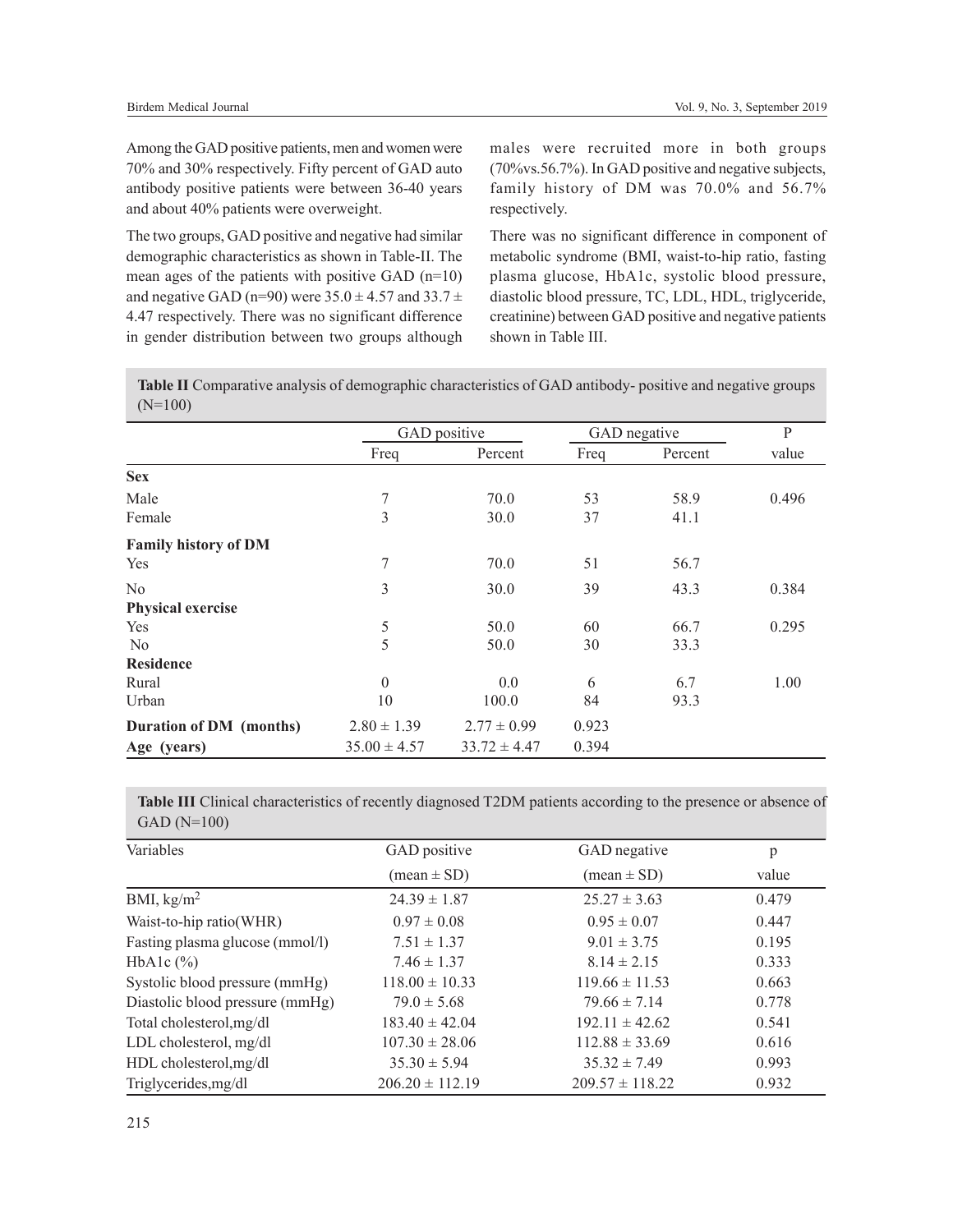# **Discussion**

In the current study the positivity of GAD antibody was 10% in clinically diagnosed T2DM patients. From the U.K. Prospective Diabetes Study (UKPDS), the overall prevalence of GAD antibodies was  $10\%$ <sup>13</sup> which is similar with our study, where as in the Botnia Study in Western Finland, the prevalence of GAD positivity was 9%.12,20In Ghana GAD positive patients was 13.5% and in China it was  $9.2\%$  among T2DM patients.<sup>21,22</sup>

The prevalence of GAD positive antibody was more in males than in females in the present study. There was no significant difference in age between GAD positive and negative groups, which is consistent with other studies.22,23In previous studies of Western countries, LADA patients had a lower BMI, more decreased insulin secretory capacity at diagnosis and more rapid progression to insulin dependence than typical T2DM patients.13,15,20 In the current study, the BMI of the patients with positive GAD tended to be lower than that of the patients with negative GAD, which was not a statistically significant difference. Leslie RDet al.<sup>24</sup> in their study reported that majority of GAD positive patients were usually thin or of normal weight group, while few studies also reported mean BMI of GAD positive patients in the overweight or obese categories.20,25

In the present study, we found out that there was no statistical difference in waist circumference, fasting blood glucose, systolic blood pressure, diastolic blood pressure, TG, HDL, LDL and createnine levels between GAD-positive and negative groups.These findings are not consistent with Botnia study and ADOPT study. 18,23 These studies revealed that GAD positive patients had a higher level of serum HDL-C, lower serum TG levels and a lower prevalence of metabolic syndrome than patients with negative anti-GAD. It can be explained that due to small sample size, the study could not differentiate the characteristics of GAD positive and negative subjects in T2DM patients. Therefore, a largescale, nationwide study is necessary to examine the clinical characteristics related to metabolic syndrome in patients with GAD positive in Bangladesh.

#### *Conclusion*

The incidence of anti-GAD in T2DM subjects may be a marker for a group of patients who are at risk of faster metabolic death of beta cells. The presence of studied autoantibodies in patients with T2DM is high (10%). It is emphasized to develop an effective therapy to reduce hyperglycemia and to halt the progressive beta-cell failure in these patients.

**Conflict of interest:** Nothing to declare.

**Funding:** Ministry of Science & Technology, Govt. of the Peoples' Republic of Bangladesh

# **References**

- 1. World Health Organization. 2016. Diabetes.http:// www.who.int/mediacentre/factsheets/ fs312/en/.Accessed 15 May 2016.
- 2. International Diabetes Federation (2017). IDF Diabetes Atlas, 8 thedn. Brussels, Belgium.
- 3. Wilmot E, Idris I. Early onset type 2 diabetes: risk factors, clinical impact and management TherAdv Chronic Dis2014; 5(6): 234–44.
- 4. Dabelea D, DeGroat J, Sorrelman C, Glass M, Percy C, Avery C, et al. Diabetes in Navajo youth: prevalence, incidence, and clinical characteristics: the SEARCH for Diabetes in Youth Study. Diabetes Care 2009; 32(2): S141–47.
- 5. Alberti G. Zimmet P, Shaw J, Bloomgarden Z, Kaufman F, Silink M, et al. Type 2 diabetes in the young: the evolving epidemic: the international diabetes federation consensus workshop. Diabetes Care 2004; 27: 1798–1811.
- 6. Vehik K, Hamman RF, Lezotte D, Norris JM, Klingensmith G, Bloch C, et al. Increasing incidence of type 1 diabetes in 0 to 17-year-old Colorado youth. Diabetes Care 2007; 30: 503–9.
- 7. Harjutsalo V, Sjoberg L, Tuomilehto J. Time trends in the incidence of type 1 diabetes in Finnish children: a cohort study. Lancet 2008; 371:1777–82.
- 8. Patterson CC, Dahlquist GG, Gyurus E, Green A, Solte´sz G. EURODIAB Study Group. Incidence trends for childhood type 1 diabetes in Europe during 1989– 2003 and predicted new cases 2005–20: a multicentre prospective registration study. Lancet 2009; 373:2027–33.
- 9. Scott CR, Smith JM, Cradock MM, Pihoker C. Characteristics of youth-onset noninsulin dependent diabetes mellitus and insulin-dependent diabetes mellitus at diagnosis. Pediatrics 1997; 100:84–91.
- 10. Libman IM, Pietropaolo M, Arslanian SA, LaPorte RE, Becker DJ. Changing prevalence of overweight children and adolescents at onset of insulin-treated diabetes. Diabetes Care 2003; 26:2871–75.
- 11. Gottsater A, Landin-Olsson M, Fernlund P, Lernmark A, Sun-dkvist G. Beta-cell function in relation to islet cell antibodies during the first 3 yr after clinical diagnosis of diabetes in type II diabetic patients. Diabetes Care 1993; 16:902-10.